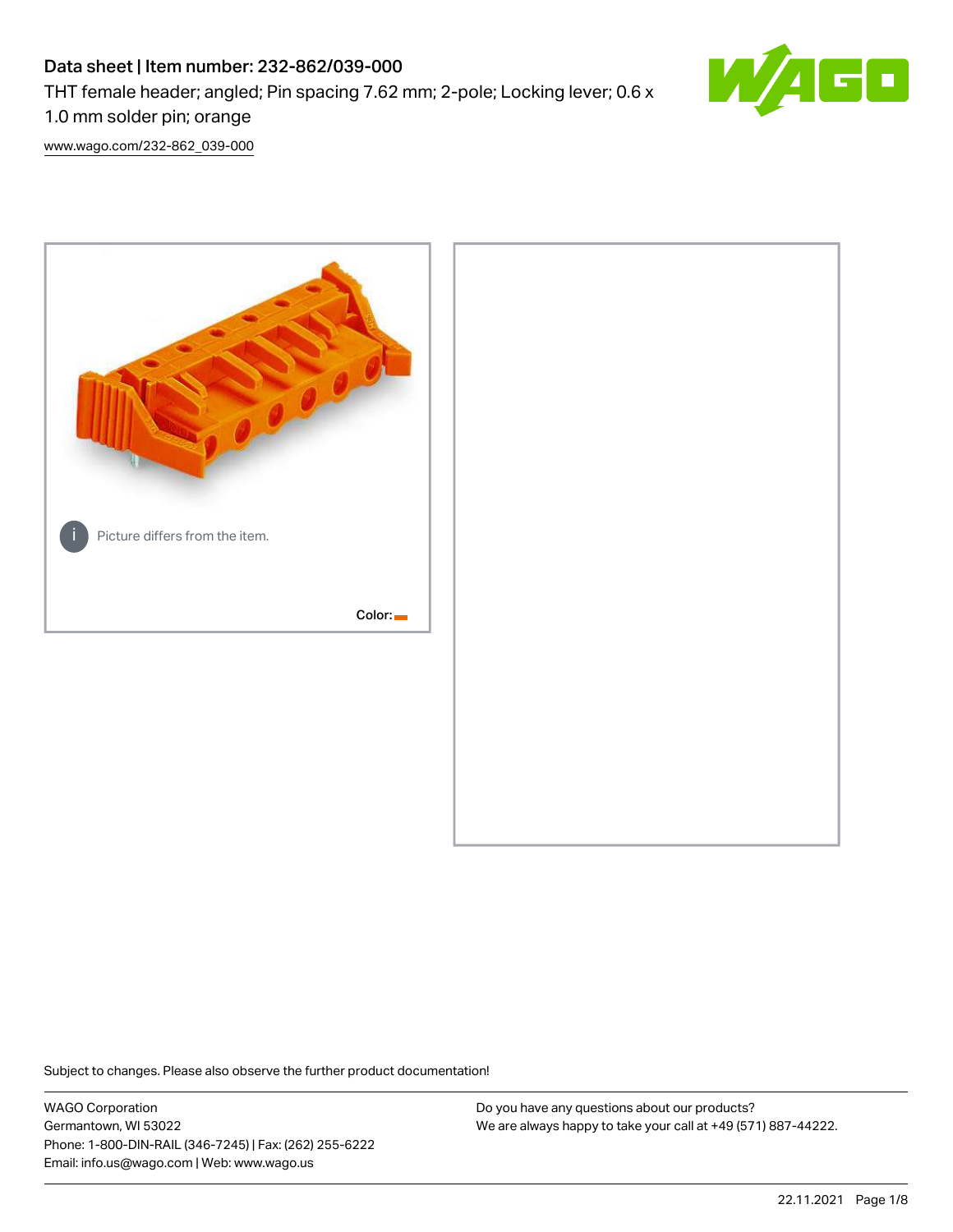

Dimensions in mm

 $L =$  (pole no.  $-1$ ) x pin spacing  $+5.08$  mm

Distance to first solder pin: 2.2 mm

2- to 3-pole female connectors – one latch only

#### Item description

- **Horizontal or vertical PCB mounting via straight or angled solder pins**
- For board-to-board and board-to-wire connections
- $\blacksquare$ Touch-proof PCB outputs
- $\blacksquare$ Easy-to-identify PCB inputs and outputs
- **Now With coding fingers**

Subject to changes. Please also observe the further product documentation!

WAGO Corporation Germantown, WI 53022 Phone: 1-800-DIN-RAIL (346-7245) | Fax: (262) 255-6222 Email: info.us@wago.com | Web: www.wago.us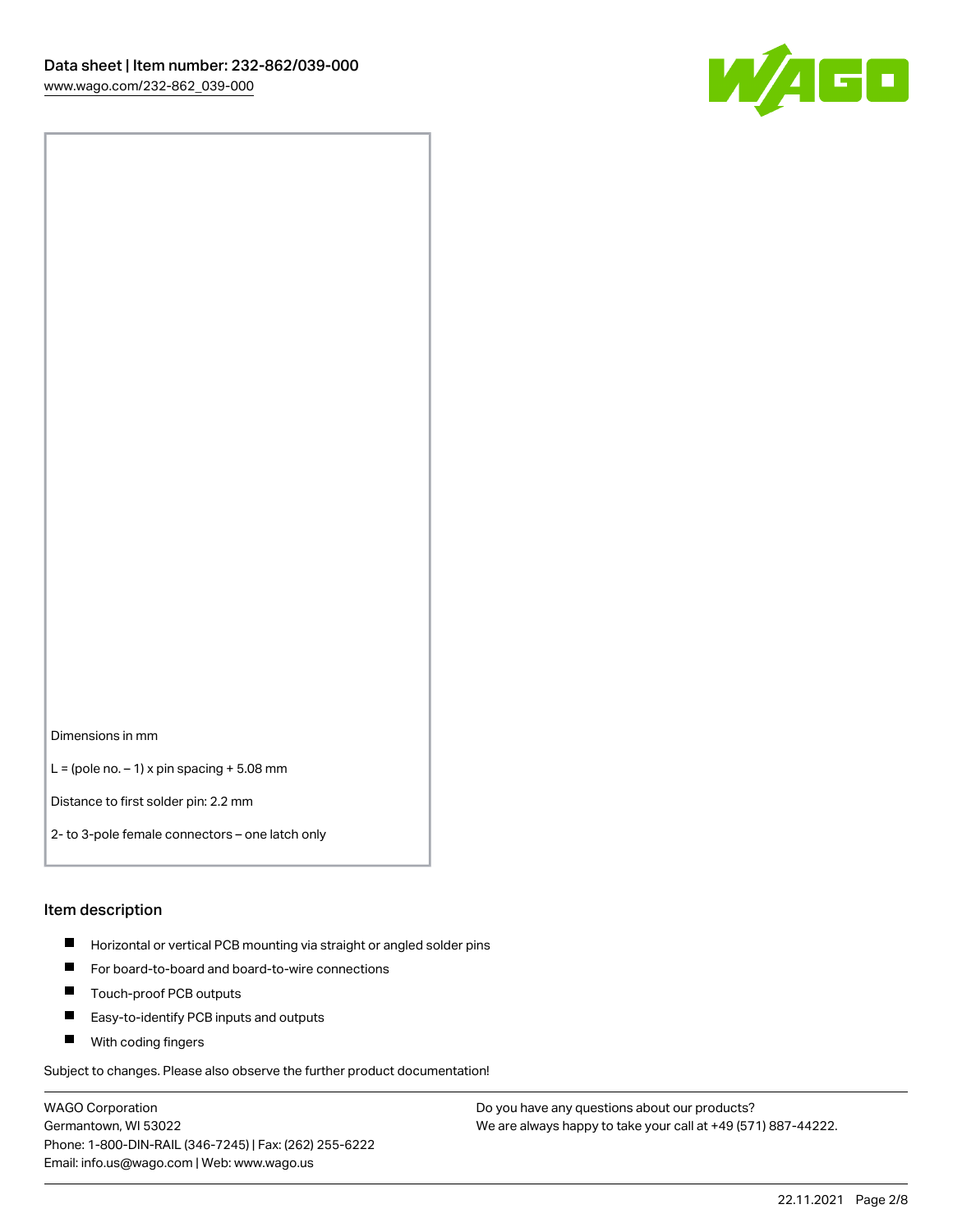

# Data

| Safety information 1 | The <i>MCS – MULTI CONNECTION SYSTEM</i> includes connectors<br>without breaking capacity in accordance with DIN EN 61984. When<br>used as intended, these connectors must not be connected<br>/disconnected when live or under load. The circuit design should<br>ensure header pins, which can be touched, are not live when<br>unmated. |
|----------------------|--------------------------------------------------------------------------------------------------------------------------------------------------------------------------------------------------------------------------------------------------------------------------------------------------------------------------------------------|
| Variants:            | Other pole numbers<br>3.8 mm pin projection for male headers with straight solder pins<br>Gold-plated or partially gold-plated contact surfaces<br>Other versions (or variants) can be requested from WAGO Sales or<br>configured at https://configurator.wago.com/                                                                        |

# Electrical data

## IEC Approvals

| Ratings per                 | IEC/EN 60664-1                                                       |
|-----------------------------|----------------------------------------------------------------------|
| Rated voltage (III / 3)     | 500 V                                                                |
| Rated surge voltage (III/3) | 6 <sub>k</sub> V                                                     |
| Rated voltage (III/2)       | 630 V                                                                |
| Rated surge voltage (III/2) | 6 <sub>k</sub> V                                                     |
| Nominal voltage (II/2)      | 1000V                                                                |
| Rated surge voltage (II/2)  | 6 <sub>k</sub> V                                                     |
| Rated current               | 12A                                                                  |
| Legend (ratings)            | (III / 2) $\triangleq$ Overvoltage category III / Pollution degree 2 |

## UL Approvals

| Approvals per                  | UL 1059 |
|--------------------------------|---------|
| Rated voltage UL (Use Group B) | 300 V   |
| Rated current UL (Use Group B) | 15 A    |
| Rated voltage UL (Use Group D) | 300 V   |
| Rated current UL (Use Group D) | 10 A    |

# Ratings per UL

| Rated voltage UL 1977 | 600 V |
|-----------------------|-------|
| Rated current UL 1977 |       |

Subject to changes. Please also observe the further product documentation!

| <b>WAGO Corporation</b>                                | Do you have any questions about our products?                 |
|--------------------------------------------------------|---------------------------------------------------------------|
| Germantown, WI 53022                                   | We are always happy to take your call at +49 (571) 887-44222. |
| Phone: 1-800-DIN-RAIL (346-7245)   Fax: (262) 255-6222 |                                                               |
| Email: info.us@wago.com   Web: www.wago.us             |                                                               |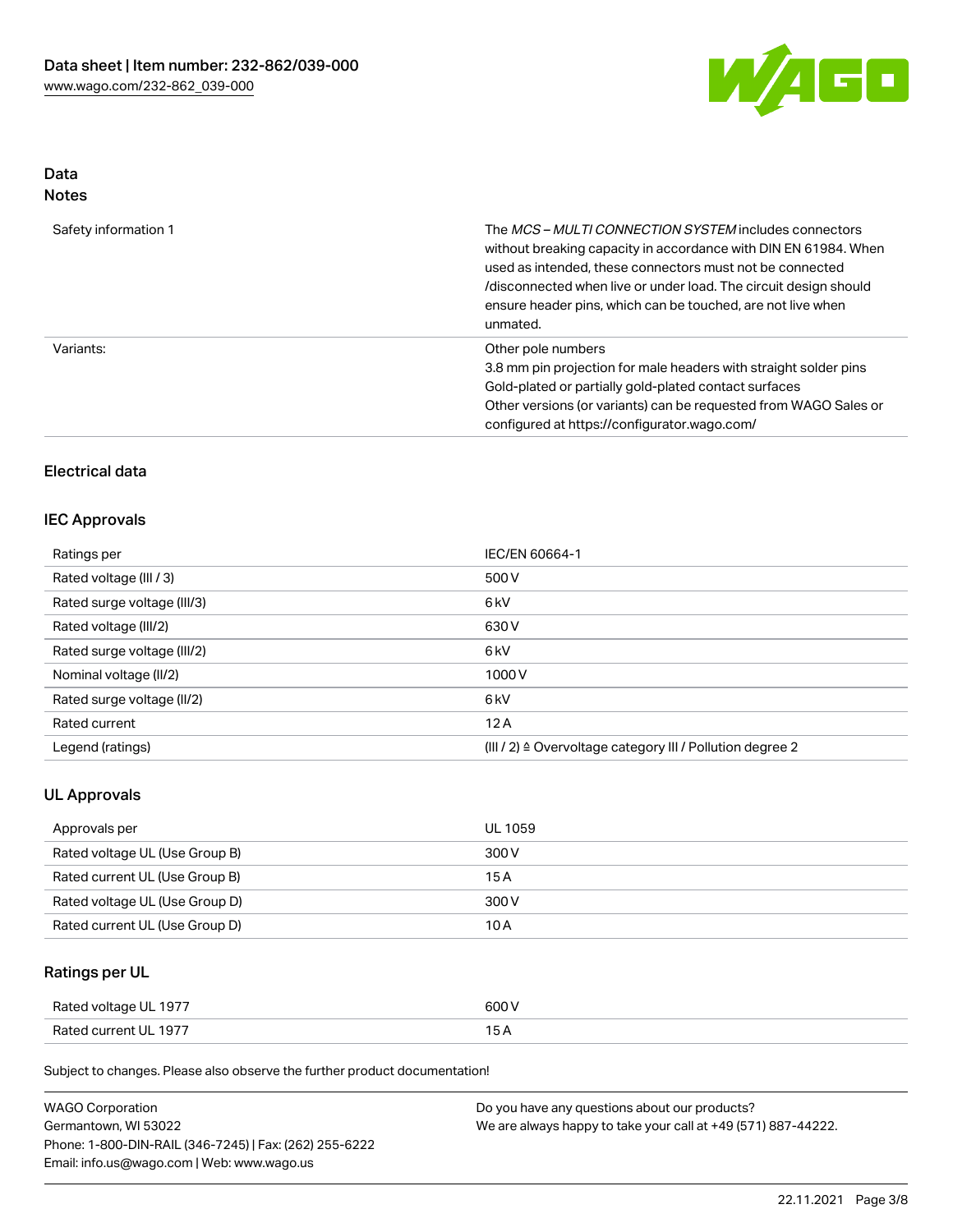

# CSA Approvals

| Approvals per                   | <b>CSA</b>            |  |
|---------------------------------|-----------------------|--|
| Rated voltage CSA (Use Group B) | 300V                  |  |
| Rated current CSA (Use Group B) | 15A                   |  |
| Rated voltage CSA (Use Group D) | 300V                  |  |
| Rated current CSA (Use Group D) | 10A                   |  |
| <b>Connection data</b>          |                       |  |
| Total number of potentials      | $\overline{2}$        |  |
| Number of connection types      | 1                     |  |
| Number of levels                | $\mathbf{1}$          |  |
| <b>Connection 1</b>             |                       |  |
| Number of poles                 | $\overline{2}$        |  |
| Physical data                   |                       |  |
| Pin spacing                     | 7.62 mm / 0.3 inch    |  |
| Width                           | 28.5 mm / 1.122 inch  |  |
| Height                          | 16.6 mm / 0.654 inch  |  |
| Height from the surface         | 11.6 mm / 0.457 inch  |  |
| Depth                           | 18.25 mm / 0.719 inch |  |
| Solder pin length               | 5 <sub>mm</sub>       |  |
| Solder pin dimensions           | $0.6 \times 1$ mm     |  |

## Plug-in connection

| Contact type (pluggable connector) | Female header |
|------------------------------------|---------------|
| Connector (connection type)        | for PCB       |
| Mismating protection               | No            |
| Mating direction to the PCB        | 0°            |
| Locking of plug-in connection      | locking lever |

## PCB contact

| <b>PCB Contact</b>     |                                            |
|------------------------|--------------------------------------------|
| Solder pin arrangement | over the entire female connector (in-line) |

Subject to changes. Please also observe the further product documentation!

Drilled hole diameter with tolerance  $1.3$   $(+0.1)$  mm

| <b>WAGO Corporation</b>                                | Do you have any questions about our products?                 |
|--------------------------------------------------------|---------------------------------------------------------------|
| Germantown. WI 53022                                   | We are always happy to take your call at +49 (571) 887-44222. |
| Phone: 1-800-DIN-RAIL (346-7245)   Fax: (262) 255-6222 |                                                               |
| Email: info.us@wago.com   Web: www.wago.us             |                                                               |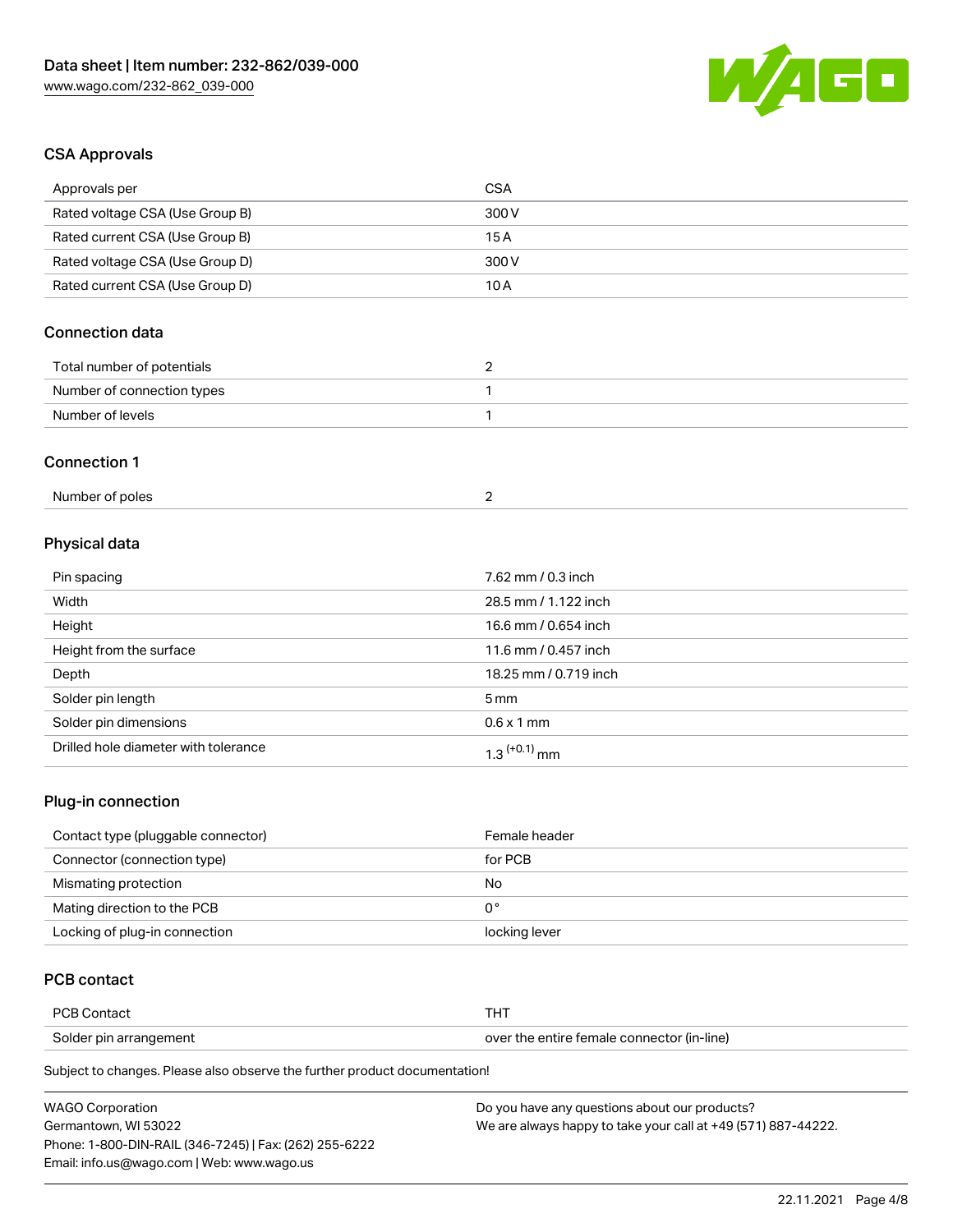

Number of solder pins per potential 1

#### Material data

| Color                       | orange           |
|-----------------------------|------------------|
| Material group              |                  |
| Insulation material         | Polyamide (PA66) |
| Flammability class per UL94 | V <sub>0</sub>   |
| Contact material            | Copper alloy     |
| Contact plating             | tin-plated       |
| Fire load                   | $0.064$ MJ       |
| Weight                      | 2.9g             |

### Environmental requirements

| Limit temperature range<br>. | . +85 °C<br>-60 |  |
|------------------------------|-----------------|--|
|------------------------------|-----------------|--|

## Commercial data

| Product Group         | 3 (Multi Conn. System) |
|-----------------------|------------------------|
| PU (SPU)              | 50 Stück               |
| Packaging type        | box                    |
| Country of origin     | DE                     |
| <b>GTIN</b>           | 4017332538299          |
| Customs tariff number | 85366990990            |

## Approvals / Certificates

#### Ship Approvals

| Logo       | Approval                                                | <b>Additional Approval Text</b> | Certificate<br>name                |
|------------|---------------------------------------------------------|---------------------------------|------------------------------------|
| <b>ABS</b> | <b>ABS</b><br>American Bureau of Shipping               |                                 | $19-$<br>HG15869876-<br><b>PDA</b> |
|            | <b>DNV GL</b><br>Det Norske Veritas, Germanischer Lloyd | -                               | TAE000016Z                         |

#### UL-Approvals

| Logo | Approval                       | Additional Approval Text | Certificate<br>name |
|------|--------------------------------|--------------------------|---------------------|
|      | UR                             | <b>UL 1977</b>           | E45171              |
|      | Underwriters Laboratories Inc. |                          |                     |

Subject to changes. Please also observe the further product documentation!

| WAGO Corporation                                       | Do you have any questions about our products?                 |
|--------------------------------------------------------|---------------------------------------------------------------|
| Germantown, WI 53022                                   | We are always happy to take your call at +49 (571) 887-44222. |
| Phone: 1-800-DIN-RAIL (346-7245)   Fax: (262) 255-6222 |                                                               |
| Email: info.us@wago.com   Web: www.wago.us             |                                                               |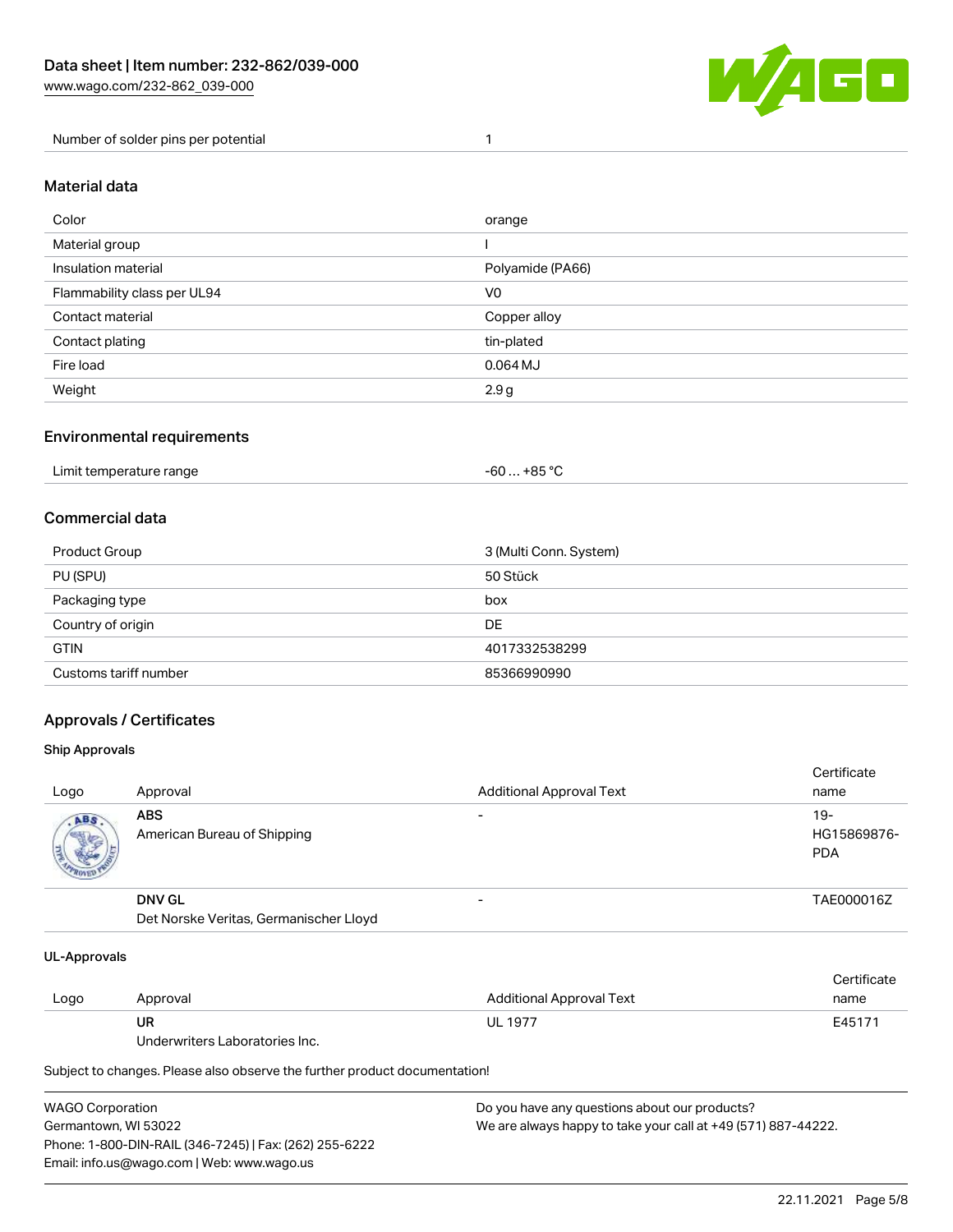



WAGO Corporation Germantown, WI 53022 Phone: 1-800-DIN-RAIL (346-7245) | Fax: (262) 255-6222 Email: info.us@wago.com | Web: www.wago.us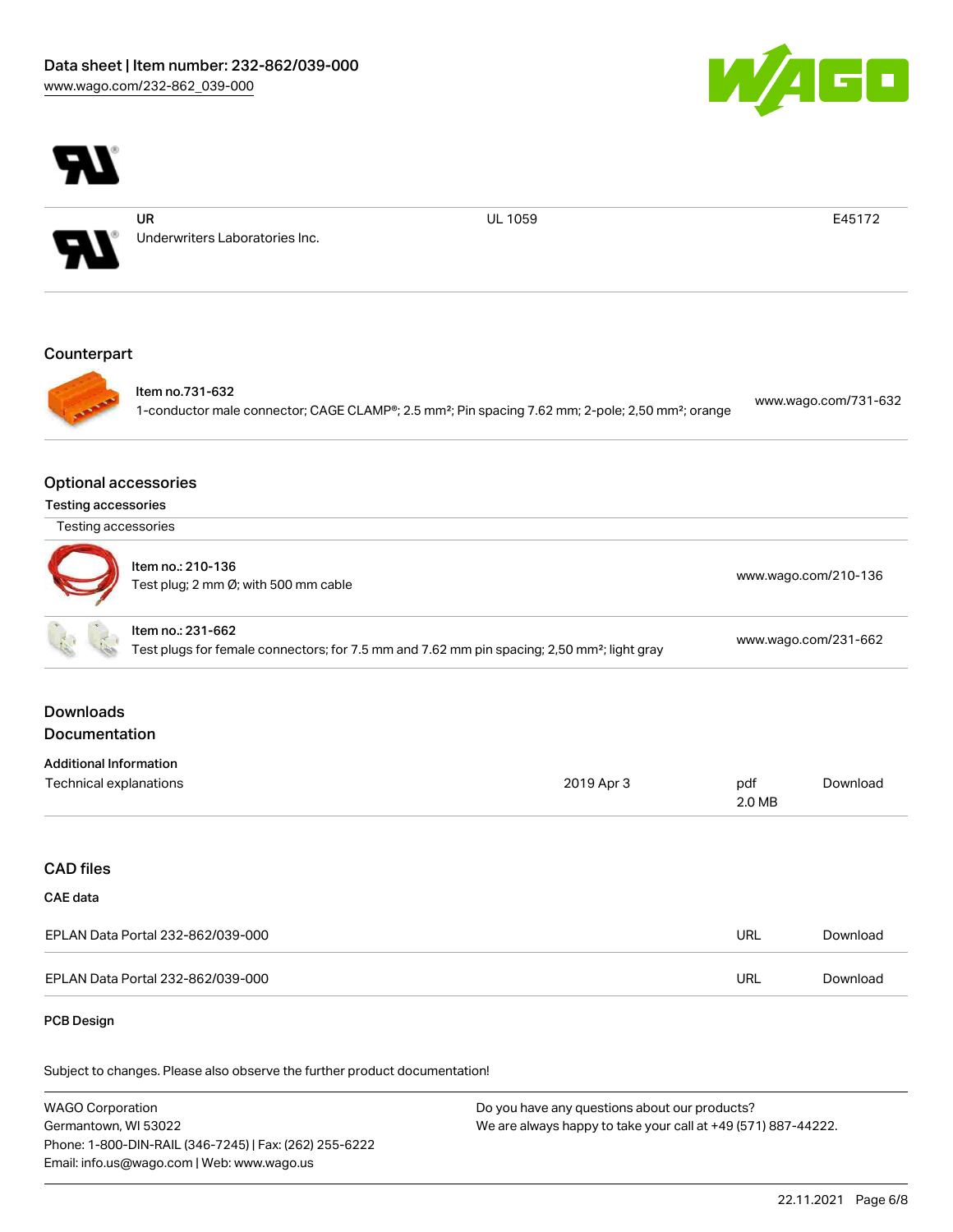

URL [Download](https://www.wago.com/global/d/UltraLibrarian_URLS_232-862_039-000)

Symbol and Footprint 232-862/039-000

CAx data for your PCB design, consisting of "schematic symbols and PCB footprints", allow easy integration of the WAGO component into your development environment.

#### Supported formats:

- П Accel EDA 14 & 15
- $\blacksquare$ Altium 6 to current version
- $\blacksquare$ Cadence Allegro
- $\blacksquare$ **DesignSpark**
- $\blacksquare$ Eagle Libraries
- $\blacksquare$ KiCad
- $\blacksquare$ Mentor Graphics BoardStation
- $\blacksquare$ Mentor Graphics Design Architect
- $\blacksquare$ Mentor Graphics Design Expedition 99 and 2000
- $\blacksquare$ OrCAD 9.X PCB and Capture
- П PADS PowerPCB 3, 3.5, 4.X, and 5.X
- $\blacksquare$ PADS PowerPCB and PowerLogic 3.0
- $\blacksquare$ PCAD 2000, 2001, 2002, 2004, and 2006
- $\blacksquare$ Pulsonix 8.5 or newer
- $\blacksquare$ **STL**
- $\blacksquare$ 3D STEP
- $\blacksquare$ TARGET 3001!
- $\blacksquare$ View Logic ViewDraw
- П Quadcept
- $\blacksquare$ Zuken CadStar 3 and 4
- $\blacksquare$ Zuken CR-5000 and CR-8000

PCB Component Libraries (EDA), PCB CAD Library Ultra Librarian

#### Environmental Product Compliance

#### Compliance Search

| Environmental Product Compliance 232-862/039-000                                    | URL | Download |
|-------------------------------------------------------------------------------------|-----|----------|
| THT female header; angled; Pin spacing 7.62 mm; 2-pole; Locking lever; 0.6 x 1.0 mm |     |          |
| solder pin; orange                                                                  |     |          |

#### Installation Notes

Subject to changes. Please also observe the further product documentation!

WAGO Corporation Germantown, WI 53022 Phone: 1-800-DIN-RAIL (346-7245) | Fax: (262) 255-6222 Email: info.us@wago.com | Web: www.wago.us